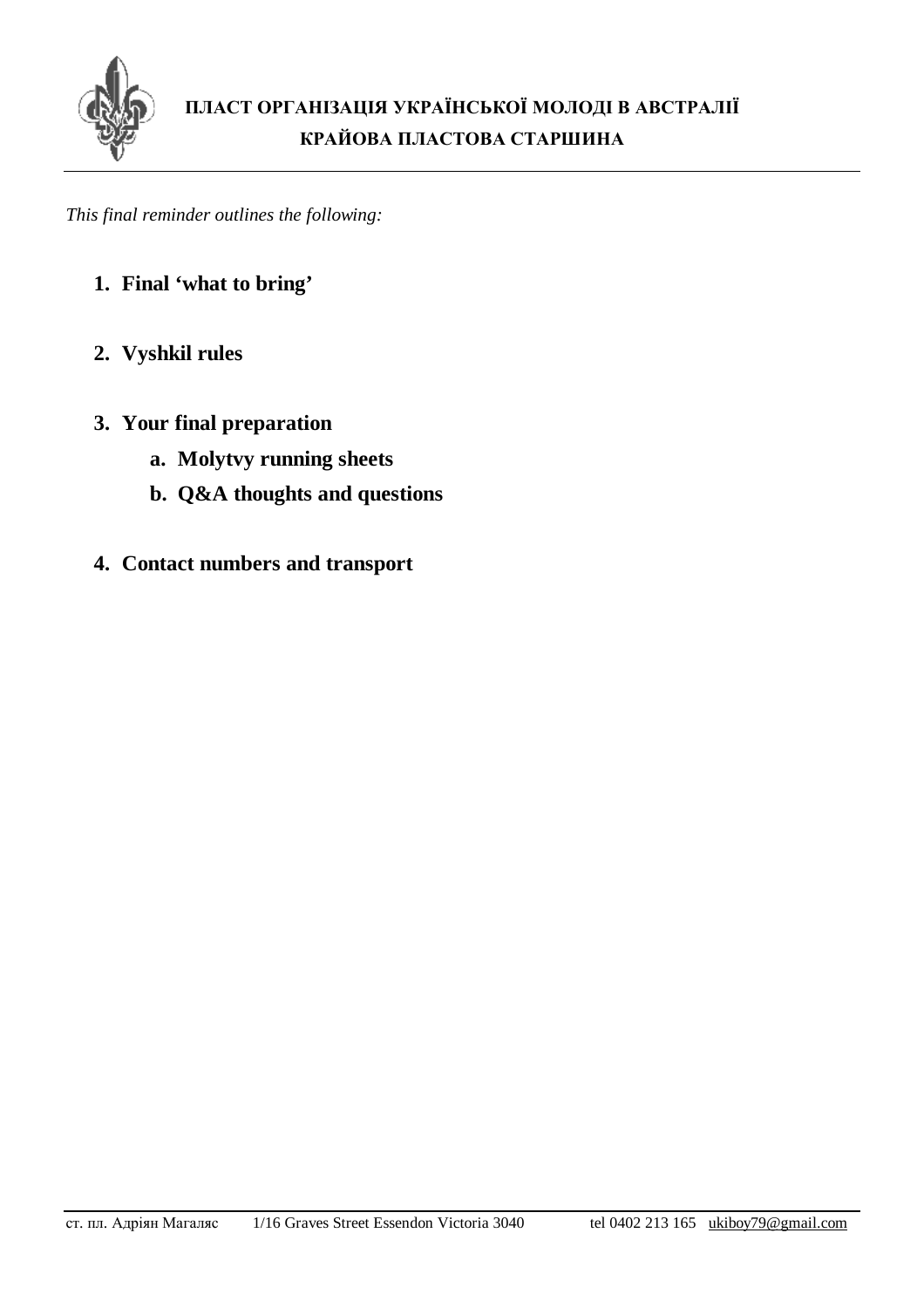

# **1. 'What to bring' reminder**

Please remember to bring the following. Note ALL important:

- full uniform
- УПЮ/УПН course record from previous vyshkoly so they can be signed and updated
- УПН pravyl'nyk / УПЮ dovidnyk (if you have either)
- red / yellow khustka (if you have either old ones lying around)
- songbook
- notepaper and pens
- laptop (if you have one and are willing to lug it with you and we can't be responsible for it)
- sleeping bag
- wind and water proof jacket
- warm clothing!!!
- a pillow (they aren't provided)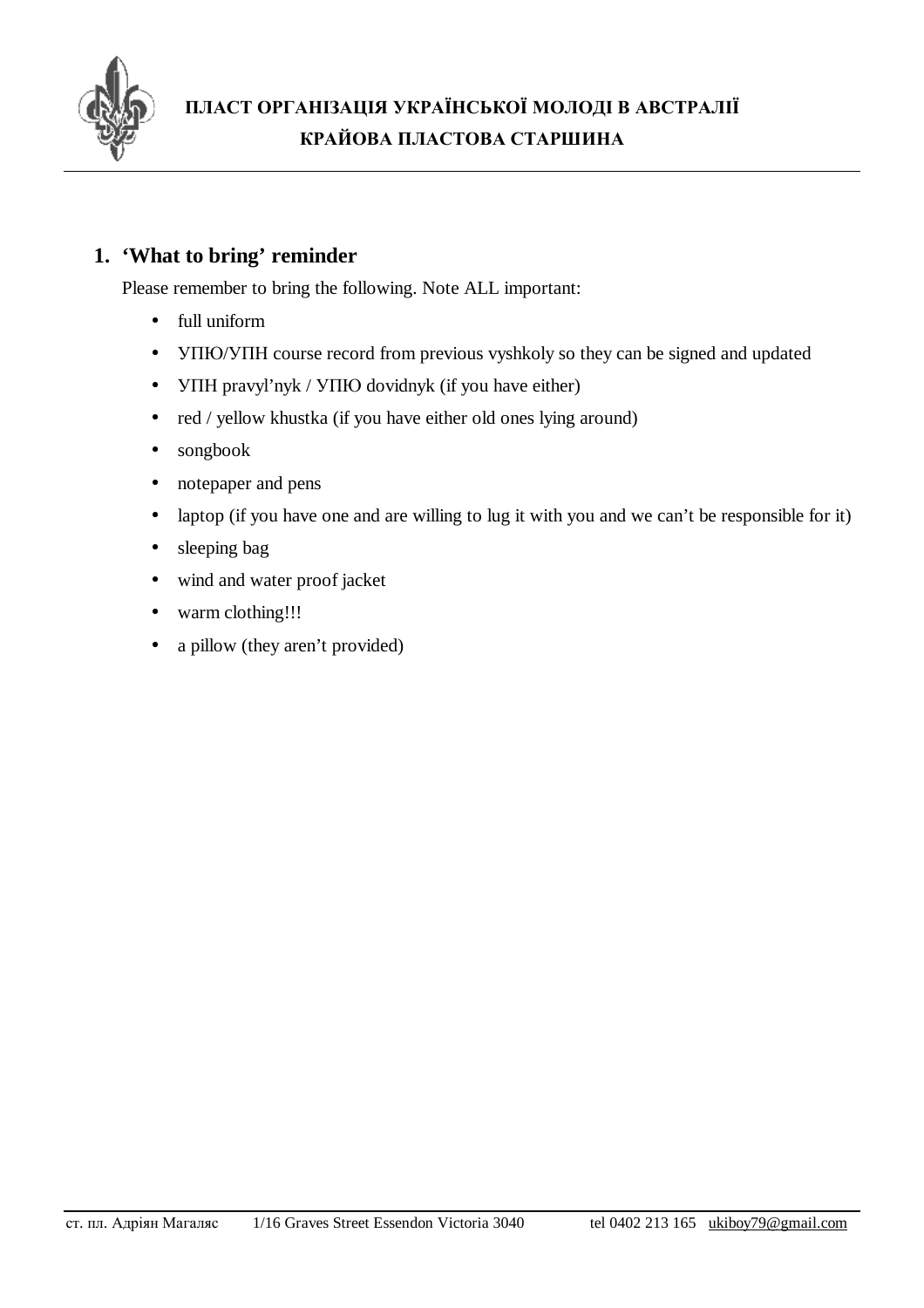

# **2. Vyshkil rules:**

# **ВИШКІЛ ВИХОВНИКІВ УПН І УПЮ**

Lyrebird Park 1.7.2011 – 3.7.2011

# **ТАБОРОВИЙ ПРАВИЛЬНИК**

- *1. Всі учасники вишколу зголошуються до проводу вишколу зразу після приїзду і підпорядковуються дорученням проводу вишколу і інструкторам.*
- *2. Забороняється привозити з собою на вишкіл зброю і наркотики.*
- *3. Учасникам вишколу не дозволяється курити ані вживати алькогольні напитки.*
- *4. Учасники вишколу нe залишають вишкіл без попереднього повідомлення проводу.*
- *5. Учасники вишколу дотримуються всіх правил приміщення Lyrebird Park.*
- *6. Всі учасники вишколу стараються вживати українську мову.*
- *7. Учасники вишколу дбають про чистоту в будинках і на терені табору.*
- *8. Учасники вишколу негайно зголошують захворіння проводові вишколу.*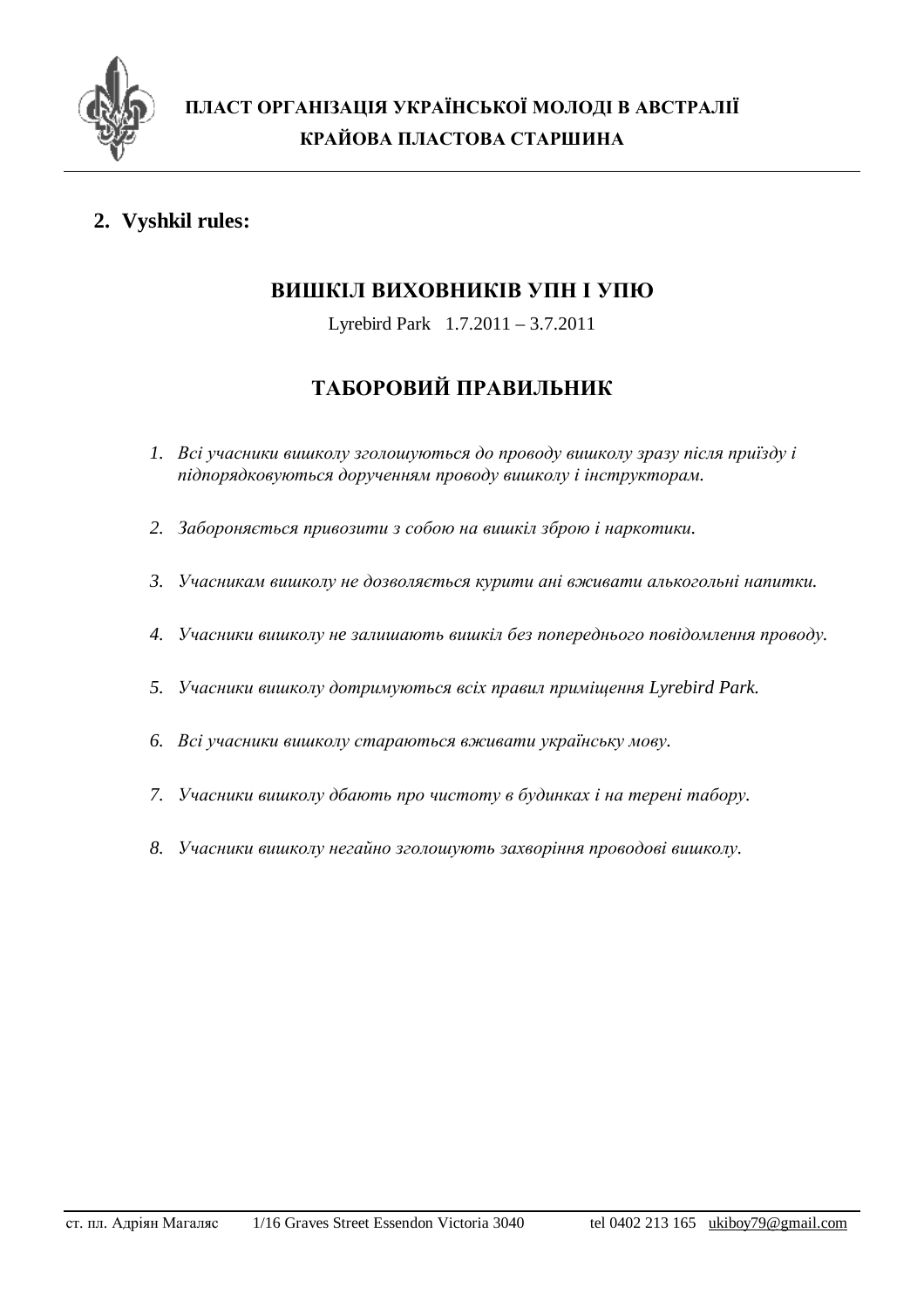

## **3. Final preparation**

There are a few things we need you to have a think about and prepare prior to the weekend.

### **a. For those doing УПЮ**

People will be selected randomly to be bunchuzhnij/a for one of the molytvy over the weekend. In preparation please familiarise yourselves with the run-down pdf attached to this email.

### **For those doing УПН**

People will be selected randomly to be bunchuzhnij/a for one of the YPN molytvy over the weekend. In preparation please familiarise yourselves with the run-down pdf attached to this email. You will notice it's a bit simpler than the YPU but follows the same principles. Please familiarise yourselves with the YPN molytvy and pisnia, so it doesn't become a solo performance.

НОВАЦЬКА ПІСНЯ *Слова: С. Яр.Славутич Музика: Я. Барнич*

Ми діти українські, Ми юні мов квітки, Маленькі жовтодзюби, Пластові новаки.

#### **Приспів:**

Як виростем великі Хоробрі вояки, Відстоєм Україну Від вражої руки.

Ми любим рідні хати, Широкий степ і гай. Від Сяну до Кубані Лежить наш рідний край.

#### **Приспів:**

Як виростем великі Хоробрі вояки, Відстоєм Україну Від вражої руки.

#### НОВАЦЬКА РАННЯ МОЛИТВА

*(Мелодія: О, Мати Божа)* 

Сині дзвіночки молитву дзвонять, Зложім в молитві щирі долоні. Ніч проминула і сонце світить Вислухай, Мати, що просять діти.

Нехай цей вітер, що в хмарі лине Принесе запах квіток Вкраїни. Нехай ця днина додасть нам сили, Щоб ми Вкраїну завжди любили.

#### НОВАЦЬКА ВЕЧІРНЯ МОЛИТВА

*(Мелодія: Боже, вислухай благання)* 

Боже, що дав нам цю днину, Сонця і праці, і гри, В тиху вечірню годину, Нашу молитву прийми.

Мрії, що в серці зродились, Силу, що в грудях росте, Боже, хай ангел окрилить, В ясних нам снах збереже.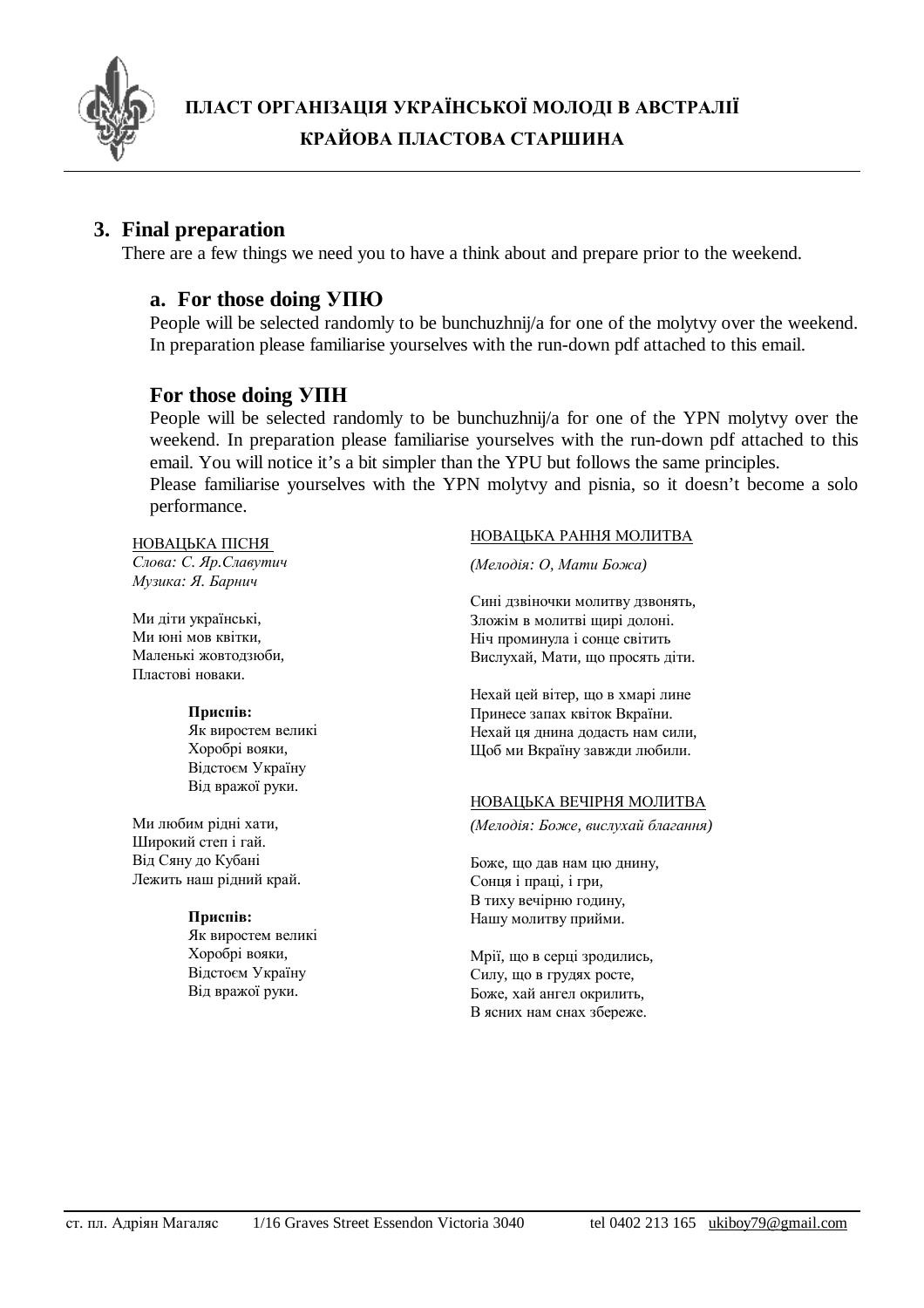

# **4. Q&A (everyone)**

On Sunday morning (3 July 2011) we will be running a Q&A format panel session (see ABC1 Mondays 9:35pm or [http://www.abc.net.au/tv/qanda/\)](http://www.abc.net.au/tv/qanda/). The session will be facilitated by a host (not too dissimilar to Tony Jones) and a panel chosen from those present at the vyshkil. There will be an audience. Regardless of your role in the session we ask you all to have a think about the following three topics. For each topic please prepare a few of your thoughts and any questions you may like to pose to the panellists or other audience members. As an introduction consider the following:

## *Topic 1 –Бути вірним Богові*

| Пласт має ідеалістичний світогляд, який каже                                                                                                                                                                                                                                                                                                       | Plast has an idealistic worldview which teaches us to                                                                                                                                                                                                                                                                                                                       |
|----------------------------------------------------------------------------------------------------------------------------------------------------------------------------------------------------------------------------------------------------------------------------------------------------------------------------------------------------|-----------------------------------------------------------------------------------------------------------------------------------------------------------------------------------------------------------------------------------------------------------------------------------------------------------------------------------------------------------------------------|
| вірити у вищий сенс життя, у Творця всього                                                                                                                                                                                                                                                                                                         | believe in a higher sense of life, in a creator of the                                                                                                                                                                                                                                                                                                                      |
| світу.                                                                                                                                                                                                                                                                                                                                             | world.                                                                                                                                                                                                                                                                                                                                                                      |
| Пласт не вчить релігії, але вимагав від своїх<br>членів практичної релігійности на християнських<br>засадах. Пласт не робить різниці між<br>віровизнаннями і шанув кожне релігійне<br>віровизнання, але зобов'язуе жити згідно з<br>Христовою наукою і вимогами віровизнання, що<br>до нього належить пластун чи пластунка.<br>(Plast USA website) | Plast doesn't teach religion but rather expects from its<br>members a practical religiosity founded upon Christian<br>Plast doesn't discriminate<br><i>principles.</i><br>amongst<br>denominations and respects all faiths but requires its<br>members to live aligned with Christ's teachings while<br>also satisfying the requirements of their own respective<br>faiths. |

# *Q. What are your thoughts/position/ideas?*

### *Q. What questions or issues are raised in your mind that you may wish to аsk the panel?*

For example,

- How do you interpret this and what does it mean to you?
- What values are we trying to instil through the development of our young people and why?
- As an organisation do you think we do this well?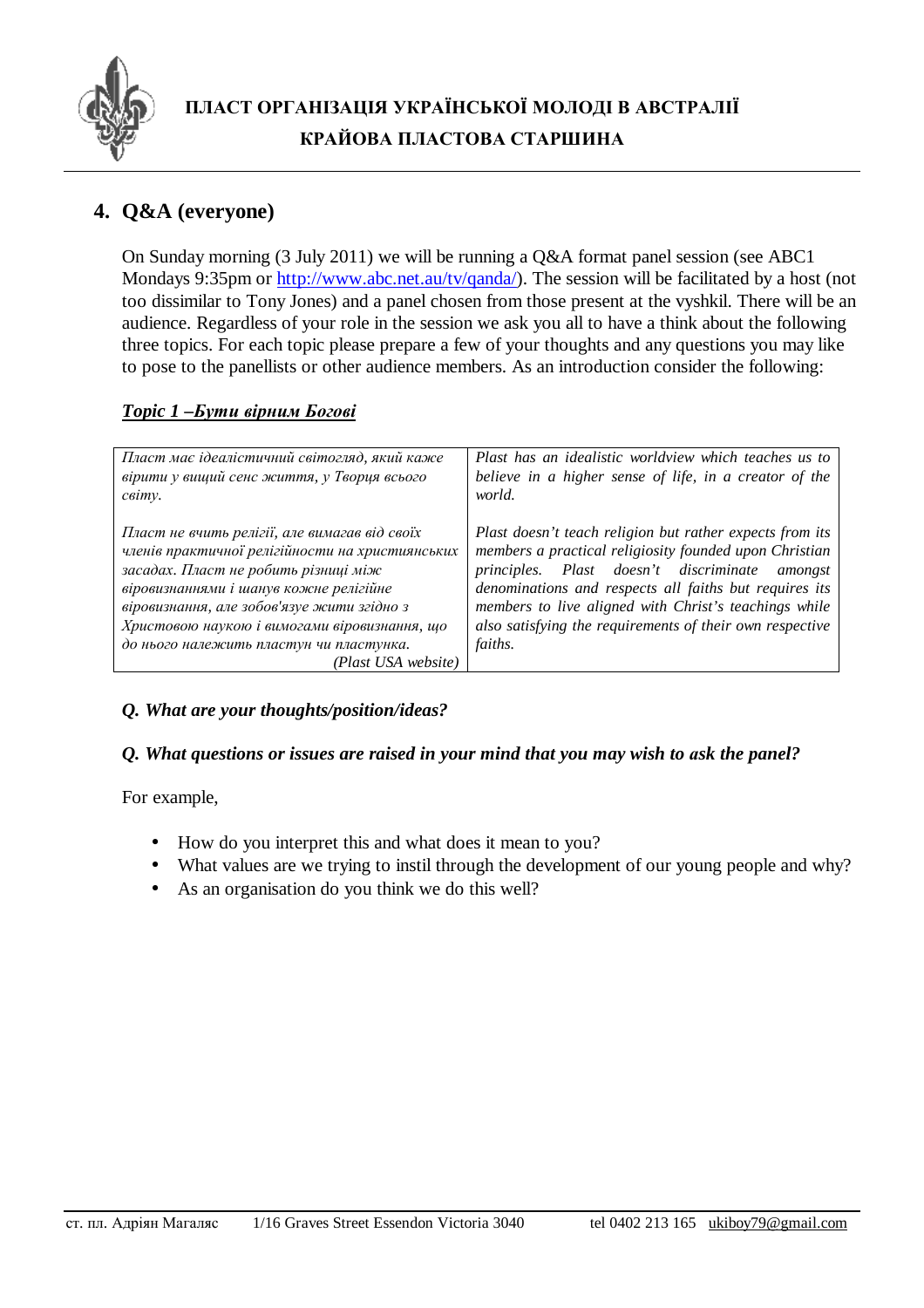

# *Topic 2* **–** *Бути вірним Україні*

| Це значить - почуватися органічною частиною<br>української спільноти - в Україні й у діяспорі,<br>бути співвідповідальним за її добро, і осягнення<br>повної самостійности українського народу.                                                                                                 | This means to feel an integral part of the Ukrainian<br>community, and whether in Ukraine or in the diaspora<br>be equally responsible for the good of Ukraine and the<br>realisation of full independence for the Ukrainian<br><i>people.</i>                                                                 |
|-------------------------------------------------------------------------------------------------------------------------------------------------------------------------------------------------------------------------------------------------------------------------------------------------|----------------------------------------------------------------------------------------------------------------------------------------------------------------------------------------------------------------------------------------------------------------------------------------------------------------|
| Тому треба дбати про чистоту української<br>мови, активно і творчо включатися в українське<br>громадське й культурне життя на місцях<br>поселення та вносити в нього пластові засади.<br>Коротко, вірність Україні - значить, що пластун<br>є завжди готовий їй служити.<br>(Plast USA website) | For this reason it is important to care for the purity of<br>the Ukrainian language, be socially and culturally<br>involved in the Ukrainian community wherever you<br>reside while also reflecting Plast's principles. In short,<br>allegiance to Ukraine means that a scout is always<br>ready to serve her. |

### *Q. What are your thoughts/position/ideas?*

#### *Q. What questions or issues are raised in your mind that you may wish to pose to the panel?*

For example,

- Do you think this is important and has our interpretation changed over time?
- Do you think this is currently reflected in how we operate as roji/hurtok's/kurins/stanytsi across states/kraji? How so? What are the difficulties?
- What role should Plastuny in Australia play towards Plast in Ukraine and Ukraine more broadly?

# *Topic 3 – where does a Ukrainian youth scouting organisation fit in Australia*

# **People in Australia should belong to Australian scouts!**

### *Q. What are your thoughts/position/ideas?*

### *Q. What questions or issues are raised in your mind that you may wish to pose to the panel?*

For example,

- What role do you think should Plast play in the Australian community?
- Does Plast 'add value' to Australian society and how?
- Do you think Plast is too inward looking? Does Plast have a responsibility more broadly outside of the Ukrainian community?

(Plast USA website) see: [http://www.plastusa.org/whatisplast.php\)](http://www.plastusa.org/whatisplast.php)